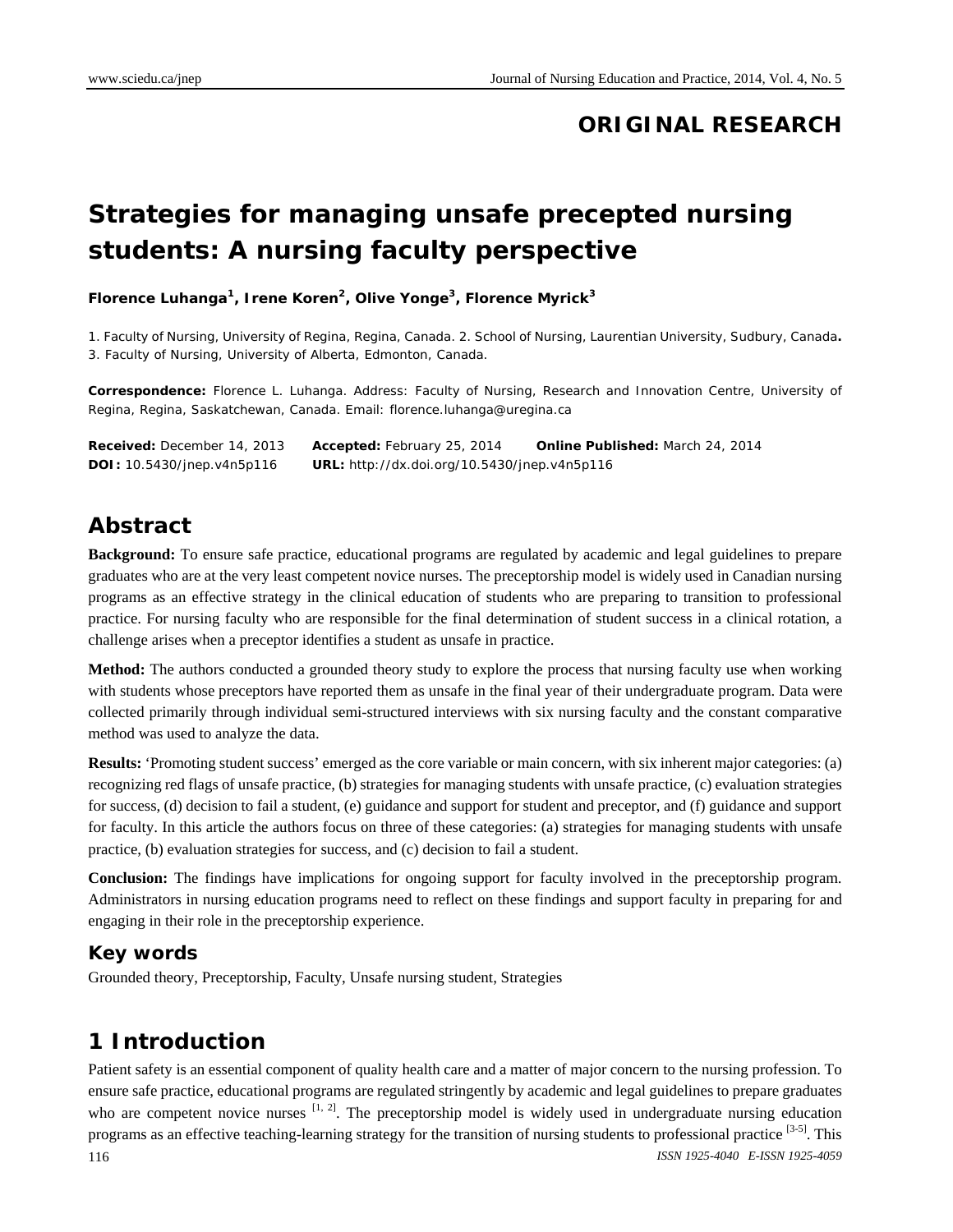model pairs a senior nursing student with an experienced registered nurse ([RN] the preceptor) employed by a health care agency and a faculty member for the duration of a clinical experience  $[6, 7]$ . The student, preceptor, and faculty member together form a teaching-learning triad in which each member plays a vital role in the success of the preceptorship experience and in the preparation of the nursing student as a safe and competent beginning practitioner  $[4]$ . The preceptor is responsible for the day-to-day teaching and supervision of the student, while the faculty member acts as the link between the educational institution and the practice setting and acts as resource for the teaching and learning process in this triad  $^{[4]}$ . In their role, the faculty respond to concerns and support both the preceptors and students alike, guide the preceptor in the evaluation of the students' clinical performance and is ultimately responsible for assigning the final grade [3,4].

To date, however, minimal research has been carried out to explore the process of working with students who demonstrate unsafe behaviors during preceptorship, particularly from the perspective of faculty members. To that end, we conducted a grounded theory study to explore the process that faculty use to work with students whose preceptors have assessed them as unsafe in the final year of their undergraduate program. Part of the findings related to the three categories that emerged from the data will be discussed in the paper. These include: (a) strategies for managing students with unsafe practice, (b) evaluation strategies for success, and (c) decision to fail a student. The other findings have been reported elsewhere.

#### **Literature review**

Invariably, it is challenging to be a preceptor and to observe students who are displaying unsafe nursing behaviors, particularly when they are in their final year  $[8]$ . Given that the preceptors' first responsibility is to safe patient care, with their preceptor role secondary, their interpretation of what unsafe means can sometimes range from intuitive to a direct observation of student behavior that requires intervention to maintain patient safety.

In preceptorship, clinical evaluation of students is particularly challenging for faculty members owing to the fact that they rarely directly observe or supervise student performance <sup>[9]</sup>. Faculty might therefore find it challenging to determine the appropriate course of action or could even judge the students' performance severely and in turn fail them for actions that the faculty might not even have observed. This lack of direct supervision thus creates a dilemma for faculty. In other words, faculty require a mechanism with which to monitor students' progress to be able to assign a final fair grade.

Furthermore, evidence has shown that faculty do not always agree on what constitutes unsafe practice [8, 10], which can invariably compound the situation if they pass students who have displayed unsafe behaviors or if they have allowed them to start a preceptorship, knowing that the students might not succeed  $[8, 11]$ . Regardless of the educational context, however, the priority is to identify unsafe clinical practice and to intervene as soon as possible  $[12-14]$ . Thus, there is a need to further explore the issue of management of student unsafe practice in the preceptorship context, particularly from the perspective of faculty, a topic which has rarely been addressed in the literature to date.

For the purpose of this study, unsafe student practice is perceived as being relative to course expectations and ultimately program outcomes. Unsafe practices include a student's act or behavior that reflects a lack of knowledge, skills, or clinical judgment, or any unprofessional or unethical conduct that threatens or has the potential to threaten the physical, emotional, mental, or environmental safety of the client, self, or other health care personnel  $^{[13-15]}$ .

### **2 Methods**

#### **2.1 Design**

*Published by Sciedu Press* 117 Given the lack of research that has explored faculty perspectives on students who demonstrate unsafe behaviors during the preceptorship, a grounded theory as explicated by Glaser and Strauss <sup>[16]</sup> was used as the methodology for this study. This method was considered the most suitable because it allowed the researchers to identify the psychosocial process in which faculty engage when they deal with students whose preceptors have reported them as unsafe, and to directly address what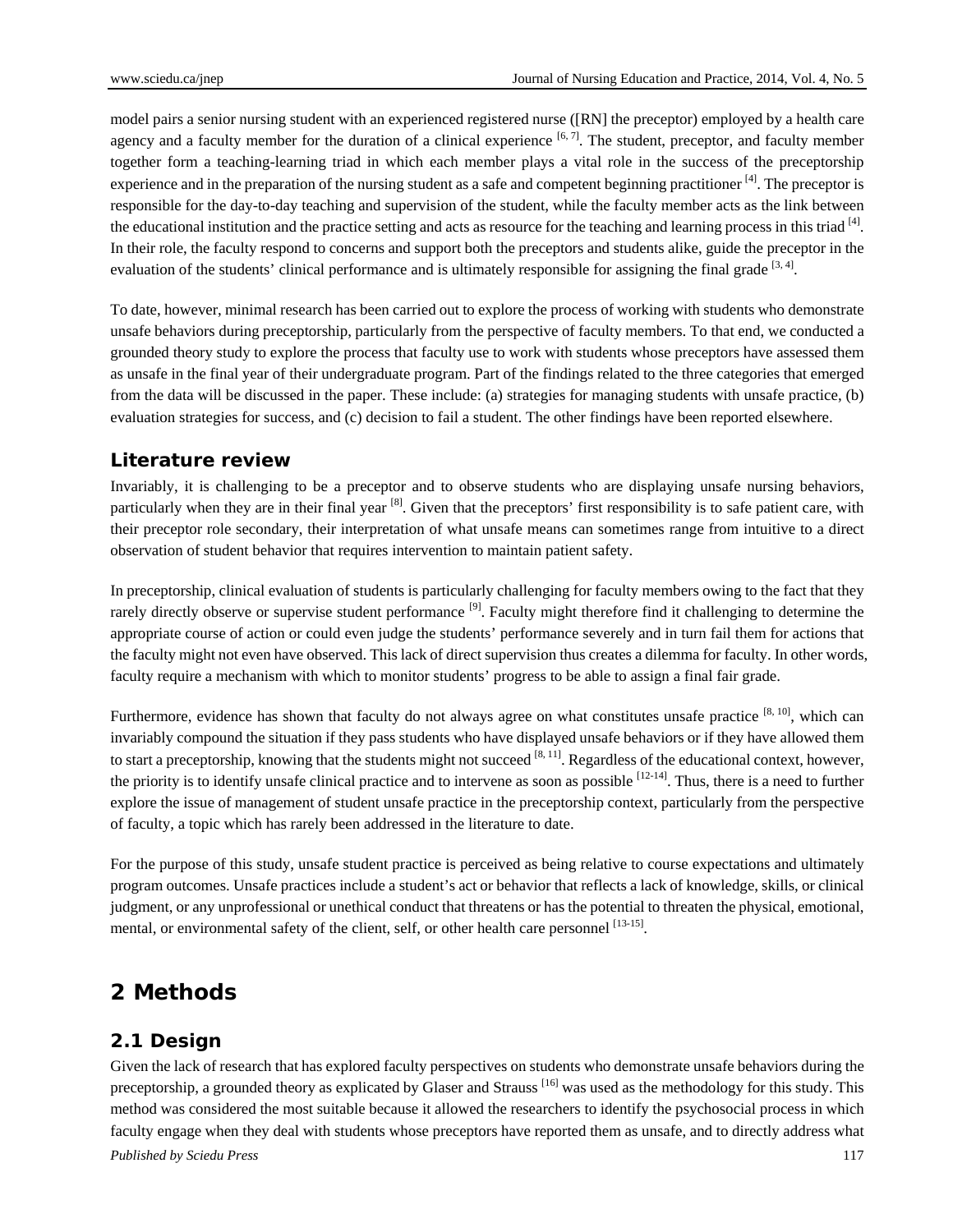is happening in that process, rather than what should be happening. The research questions that guided this study were as follows: (a) What are the perceptions of faculty regarding a final-year nursing student who displays unsafe practice in the preceptorship experience? (b) How do faculty contend with the evaluation and follow-up of such a student? and (c)What challenges do faculty face in managing a student who displays unsafe practice in the final preceptorship experience?

### **2.2 Sample and setting**

The sample comprised six faculty members involved in the final year of a baccalaureate nursing program in a mid-sized university and three affiliated colleges located in eastern Canada. All participants were female. Five were prepared at the master's level, and one had earned a doctorate. They had from 22 to 40 years of nursing practice experience and  $1\frac{1}{2}$  (n = 1) years to 25 years of experience teaching in nursing education. The main criteria for inclusion were the ability to speak English and involvement in a structured final-year practice-based course using a preceptorship model.

### **2.3 Data collection**

For this study we collected data mainly through individual semistructured interviews (of between 60 and 90 minutes) with six nursing faculty. In addition, we reviewed relevant documents, including a preceptorship resource manual and course outlines, to augment the data. Between June 2010 and September 2010 a graduate research assistant conducted the interviews. Because we collected the data from a geographically dispersed sample, the research assistant interviewed three participants by phone and conducted three face-to-face interviews. Questions derived from the literature guided the interviews; they evolved according to the participants' responses and the emerging categories/themes. The open-ended questions included the following:

- 1) What is your experience like working in a preceptorship model of clinical teaching?
- 2) What specific student behaviors do you regard as unsafe in the clinical setting?
- 3) How do you deal with a student who has been assessed as unsafe by a preceptor?
- 4) What strategies or guidelines do you use to evaluate a student whom a preceptor has assessed as unsafe?

These open ended questions were only used as a guide to facilitate discussion based on participants' experience rather than following the real or perceived direction of the interviewer. As such, participants were encouraged to explore the topics that they considered important to the extent that they were comfortable.

Once we had collected and analyzed the initial data, we based further decisions about the participants, sample size, and the type of data to be collected on the emergent categories  $[17]$ . The data collection and analysis continued until we achieved theoretical saturation  $^{[17, 18]}$ . We audiotaped the interviews with the participants' permission after we had obtained demographic data from each participant. We also maintained a journal throughout the study.

#### **2.4 Data analysis**

We analyzed the data using constant comparative analysis <sup>[16, 17]</sup>. The first and second author independently analyzed all of the data and met several times to reach a consensus on the coding process and the emerging themes. The data analysis occurred simultaneously with the data collection. Inherent to that analysis were two levels of coding: substantive and theoretical. Substantive coding involved two levels: open coding and selective coding [18, 19].

The first level of analysis, open coding, involved reading the data several times; key words or phrases, patterns, or events were identified and carefully compared with subsequent transcripts where similar words, phrases, ideas, or associations occurred <sup>[17-19]</sup>. This process of open coding resulted in approximately 150 substantive codes or categories and their characteristics from indicators such as actual events, definitions, and meanings derived directly from the research data [19]. We identified two types of substantive codes or categories in this study. Those derived directly from the participants' own words or language we referred to as *in vivo* codes <sup>[19]</sup>. Examples in this study were "student's success," "facilitating",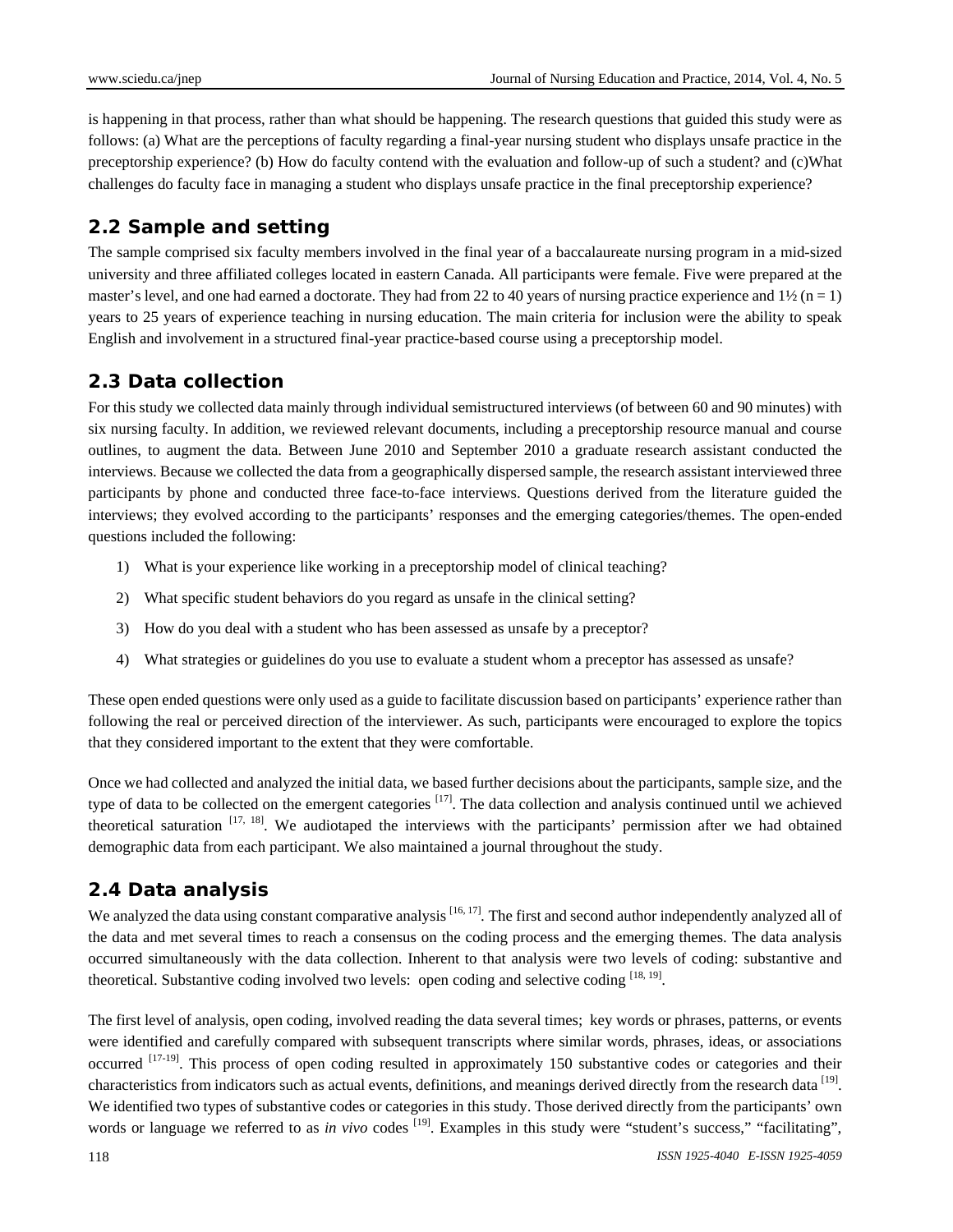"counseling", "documentation", "learning contract", "coaching", "supporting", working with", and "being present". We constructed implied codes based on concepts derived from the data, such as "being involved and available", "facilitating learning", "faculty perceived role", "facilitate communication", "self-reflection", "opportunity for remediation", "strategies for success", "evaluation strategies for success", "guidance and support", and "assigning a failing grade" [17, 19, 20].

In the second-level coding analysis or theoretical coding we ordered the data and determined the interrelations of the substantive categories. Consequently, we collapsed the substantive codes that we had developed in open coding into categories or higher-level concepts, including strategies for managing unsafe practice. In the next level of analysis was, or selective coding, the core variable for the study emerged from the process of reduction and comparison; which was labeled "Facilitating student success". Once we had identified the core variable, we concentrated on modifying the categories and integrating the theory with the categories and subcategories [17, 21].

Throughout the analytic process, we wrote memos to show the theorizing write-up of the codes and their relationships  $^{[22, 17-19]}$ . These memos contained, for example, our impressions of the participants' experiences and their reactions. In addition, we used the memos to systematically question some of our preexisting ideas in relation to what the participants had reported in the interviews. During the memo writing we were guided by a number of questions that, while allowing the true emergence of the categories and their properties, helped to keep us from becoming lost in experiencing the data [17-19]. These questions included the following: What relationship does one code have with another? Are they separate codes, or is one code a property or a phase in another? Was one event the cause or the consequence of another? What were the conditions that influenced the codes? <sup>[23]</sup> What does this segment of data tell me about the theoretical properties of this category <sup>[18]</sup>? For example, what was the relationship between the decision to fail and the faculty member's previous experience or support from the educational institution? How did the faculty determine which student behaviors, actions, or attitudes would result in clinical failure?

#### **2.5 Ethical consideration**

We attained approval to conduct the study from the university research ethics review board. Informed consent was obtained from each participant. To ensure confidentiality, participant names were deleted from the audio tape recordings, written transcripts or field note and replaced with code numbers.

#### **2.6 Rigor**

To maintain rigor, we used four criteria: credibility, fittingness (also termed transferability), auditability, and confirmability  $[20, 24, 25]$ . We achieved credibility through peer debriefing  $[20, 26]$ , and we determined the fittingness of the findings by asking independent experts to read and comment on them. Excerpts from the participants' transcripts are presented in the findings to facilitate the auditability of the data analysis and findings  $[20, 24, 26]$ . As well, we kept a comprehensive audit trail and recorded our theoretical memos to facilitate auditability  $[24, 27]$ . We met the criterion of confirmability once we had established credibility, fittingness, and auditability <sup>[28]</sup>.

### **3 Results**

"Facilitating student success" emerged as the primary concern, or core variable, for the faculty: "I think the goal is to always try and provide whatever we can to ensure that the student is successful." Six major categories emerged from the data: (a) recognizing red flags of unsafe practice, (b) strategies for managing unsafe practice, (c) evaluation strategies for success, (d) decision to fail a student, (e) support and guidance for student and preceptor, and (f) support and guidance for faculty. The first three categories involved ensuring that proper evaluation occurs before a determination of failure is made. Category (d) is making that decision to fail, and categories (e) and (f) involved supporting the needs of all involved in the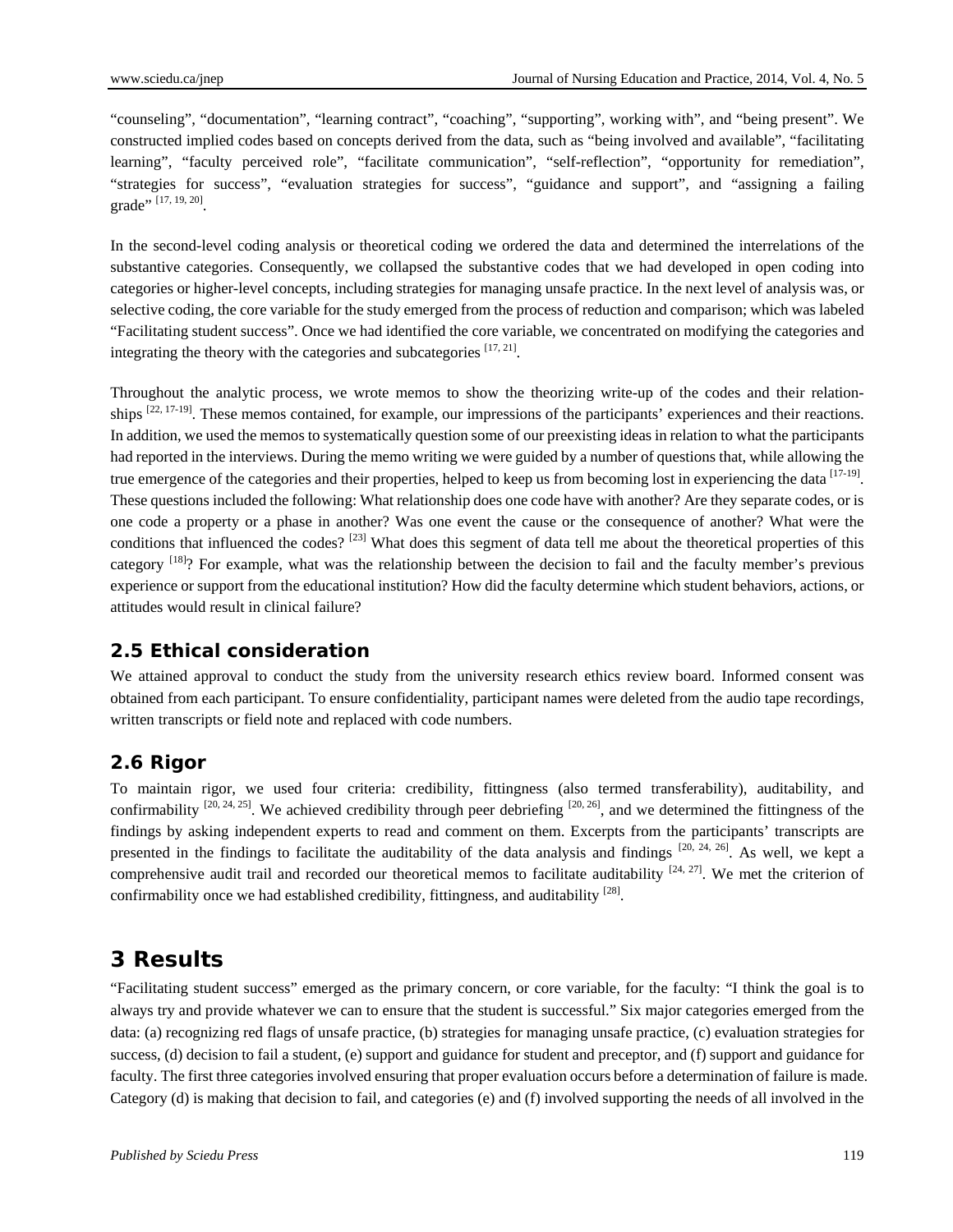triad. In this article we will focus on three categories including: strategies for managing students with unsafe practice, evaluation strategies for success, and decision to fail a student.

#### **3.1 Strategies for managing students with unsafe behavior**

The participants discussed a range of strategies that they used to respond to students whose preceptors had reported as being unsafe: (a) communicating and clarifying the issue with both the student and preceptor, (b) encouraging self-reflection, (c) encouraging the preceptor to document the specific behaviors or attitudes, (d) developing a learning contract or plan of action for success, and (e) providing remedial intervention.

All of the participants emphasized the importance of prompt faculty communication of concerns to the student. Once the preceptor reported unsafe student practice to them, the faculty then communicated the concern directly to the student. At that point they would try to ascertain whether the student was aware of the problem, and both the student and faculty would work together to identify the source of or contributing factors to the unsafe behavior in clinical practice. One faculty explained, "What I have done in the past is always talk to that student to ask them about how they saw themselves behave, and did they want to do some reflection and think about what happened?"

Other participants reported that they would encourage the student to self-assess or reflect on the situation. Thereafter, they would give the student an opportunity to respond and, if possible, indicate how the student plans to improve his/her performance. Some participants emphasized the importance of acquiring "both sides of the story." In addition, to clarify the situation, the faculty met with both the preceptor and the student to gain a better understanding of the unsafe practice concern. One participant noted:

I try as much as possible to have an understanding of why the preceptor considers the student unsafe. …I meet with the student and preceptor together and try to [determine] what specifically is the student not safe with or why do you deem the student unsafe? … Which course outcomes on the clinical evaluation tool are not being met? …Just saying the student is unsafe isn't really helpful…so try to clarify and relate this [unsafe practice] with the course outcomes.

All of the participants initiated a learning contract once they had confirmed evidence of unsafe practice; its purpose was to enable the student to improve and succeed. The following comment illustrates the contract:

A collaborative success plan [learning plan] helps us to identify very clearly what the change in behavior or expectations are for the student and includes a deadline date for reassessment and follow-up, and in the event that the clinical success plan is not effective, … then there is some risk that the [student] would not be successful in the course.

Another participant explained that "I try to get them [students] to be successful through the learning contract [plan], but if all else fails and they are still not doing well, then they will fail the course."

The faculty acknowledged the importance of documenting clear, specific examples of concerns or issues, reasons for failure, and any supportive measures that they undertook. They emphasized that both preceptors and faculty alike are responsible for this documentation, but the faculty rely heavily on the preceptors to provide the documented evidence. One participant stated:

I always ask a preceptor to document …"If you think that the student is unsafe or not meeting the course objectives and expectations, then please document the behavior or what they're doing." … I think it is important that we have that documentation that will support whatever grade level is assigned.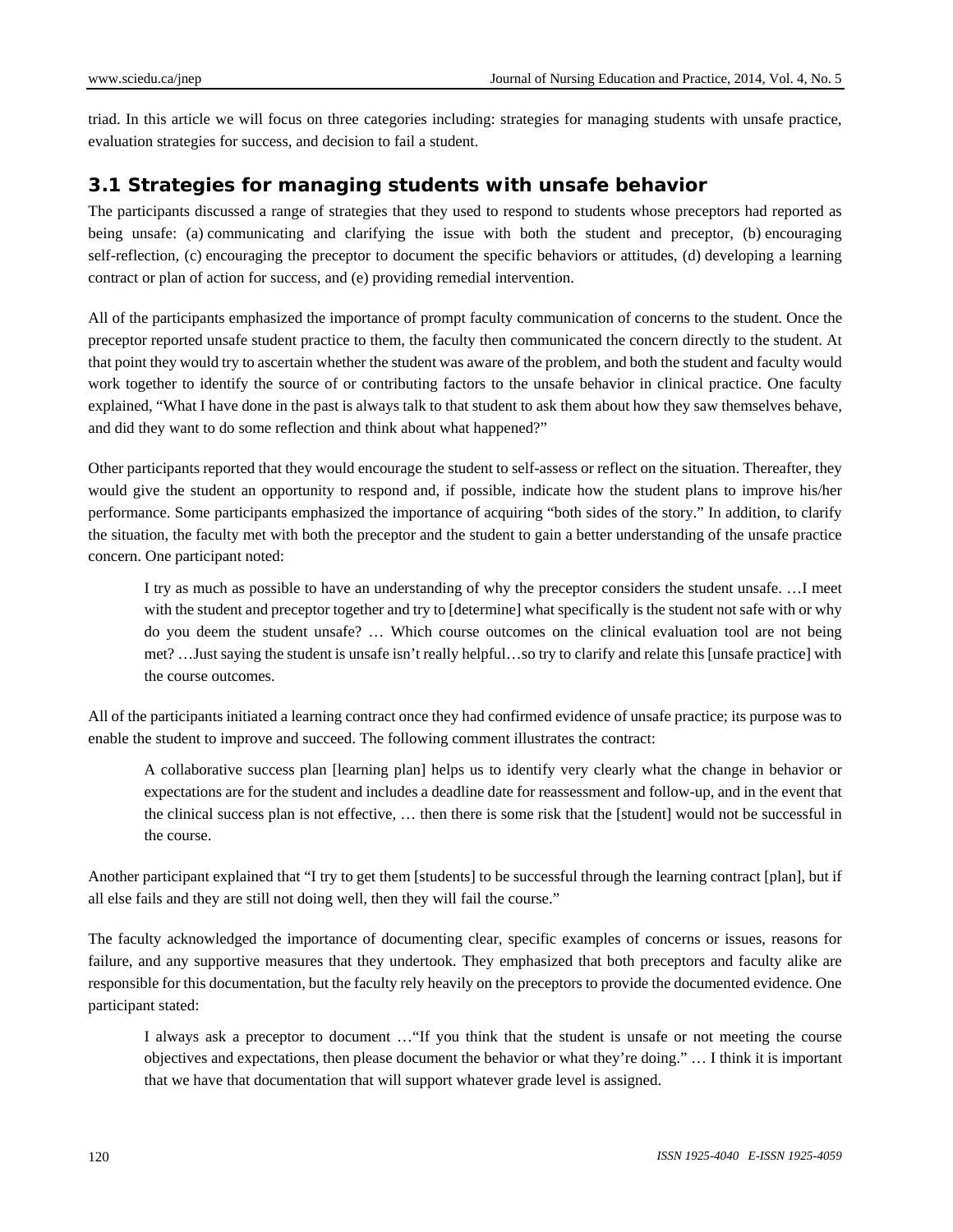Another faculty described her recent experience with a final-year nursing student who did not meet the performance or course objectives and reported that the preceptor had kept detailed documentation to support her decision to fail the student:

The preceptor had provided some very detailed feedback all the way along and had sort of set up some objectives for behavior change as well, so we were pretty confident based on what we were getting from the preceptor that the information was accurate.

Because a clinical failure results in a course failure for the student, faculty try to give the students every opportunity to improve through remedial experiences: "Sometimes the student has to come back and go into our resource lab, and we may set up some experiences with our lab support person to practice." Others suggested that the students should be given a chance to repeat the practicum or be granted an extension of the practicum if they are struggling.

#### **3.2 Evaluation strategies for success**

We asked the participants to describe the strategies that they used to evaluate students whom preceptors had assessed as unsafe and to determine the final clinical grade. Safety is critical. Without exception, all of the participants identified it as the key factor in the final decision to either pass or fail a student. One participant clearly explained: "The key thing is, Is the patient's safety being jeopardized? And if [it] is, you know, that's a big issue so we have to make sure. … They have to go back and do some more classroom work*.*"

Some of the faculty reported relying on the formal course-evaluation indicators as the basis for their clinical-grading decisions. Other participants indicated the importance of acquiring additional feedback from colleagues, including clinical staff and course professors, and the program learning objectives to verify a student's level of competence and to determine if the unsafe practice was a single incident or a pattern of behavior.

#### **3.3 Decision to fail**

Although the participants reported that clinical failure is not a common occurrence, they still acknowledged that if a student does not meet the clinical performance objectives by the completion of placement, the student receives a failing grade. All participants emphasized that persistent unsafe behavior following remedial intervention leads to clinical failure and, ultimately, course failure. They acknowledged that the decision to fail a student is a difficult one in that it can be challenging to align preceptors' and faculty's decisions. One faculty explained:

I find most preceptors, they want the student to be successful as well, to the point that they have a hard time; some of them have a hard time addressing concerns. They come up with excuses on the student's behalf, and I'm sometimes harder on them than the preceptor would be.

Others reported feeling pressured to pass students but justified the decision to fail in terms of their role of gatekeepers to the nursing profession:

Sometimes in the past I have had some kind of pressure to [decide], "Is this really a failure, or can we pass the student," and I stand where, if the preceptor is not happy and very worried and there is documentation and evidence of that kind of behavior, then I take a hard line that "No, the student should not pass," and I think that partly is because I'm a registered nurse with a license, [which] means that I am responsible for the evaluation of students.

# **4 Discussion**

The findings from this study revealed that the core variable or main concern for faculty was a process the researchers described as *"Facilitating student success,"* with patient safety used as their benchmark when making a decision to either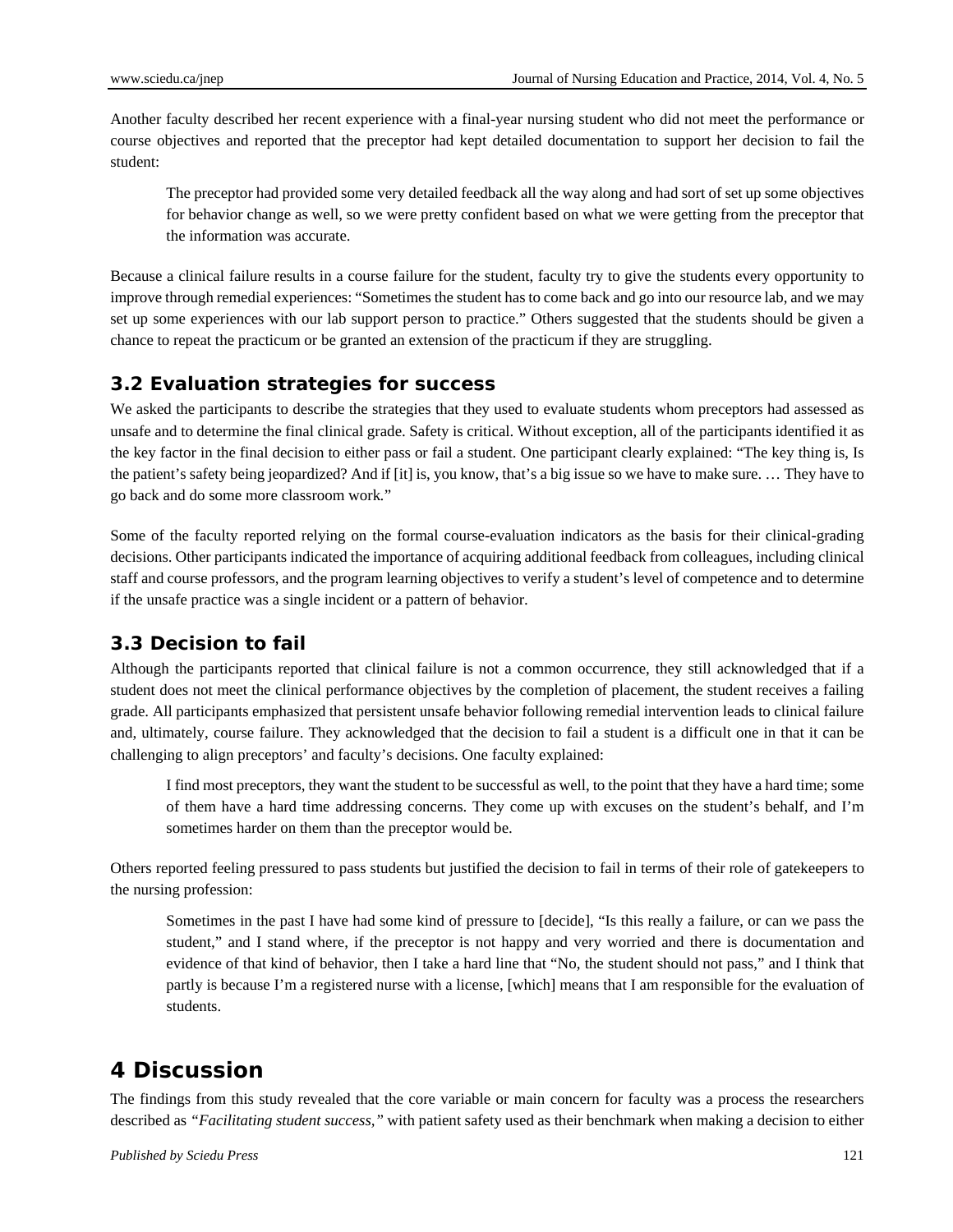fail or pass the student. Although only a small number of faculty participated in this study, the findings concur with those from previous studies  $^{[13, 14, 29]}$  highlighted in the literature  $^{[10, 30]}$ . These include: a) the need for early identification and management of unsafe clinical practice critical to ensure patient safety; and b) the importance of focusing on increasing the students' chances for success in their learning vis a vis the opportunity to succeed.

To this end, the participants in this study described several strategies they used to work with students who demonstrated unsafe practice in their clinical practicum. These strategies include: first, communicating and clarifying the issue with both the student and preceptor; second, encouraging self-reflection; third, facilitating and guiding the preceptor to document the specific behaviors or attitudes; fourth, developing a learning contract or plan of action for success; and fifth, providing remedial intervention. These findings are consistent with those in the literature  $[4, 14, 29, 30]$ . The nurse preceptors in Luhanga, Yonge, and Myrick's study explained that once they identify an unsafe practice, they communicate their concern directly to the student and clarify the issue with the student. The preceptors then give the student an opportunity to reflect on the issue and, if possible, to identify the factor(s) that might be contributing to the problem. Myrick and Yonge  $^{[4]}$  emphasized the importance of communicating the concern directly to the student and establishing his or her perspective on the behavior or poor performance. Similarly, the participants in the current study reported that when preceptors report students as unsafe, they communicate such concerns initially to the students to determine whether they are aware of the problem and, if possible, to identify the factors that might be contributing to such behavior. Only through self-assessment or reflection can students identify areas in which they need to improve. It is important, therefore, to ensure that students fully understand the issue and to inform them about the potential implications of their behavior or unacceptable performance.

Consistent with the findings of previous studies  $[8, 10, 13, 14, 31-33]$ , all of the participants in this study acknowledged the importance of the context and pattern or frequency of the behavior to determine both the seriousness of unsafe practice and the appropriate response to unsafe practice. Tanicala, Scheffer, and Roberts <sup>[33]</sup>, for example, explain that factors such as the clinical environment, the student's year of study, and the timing in the semester can impact the evaluation of clinical behaviors. Killam, Luhanga, and Bakker<sup>[10]</sup> suggest that factors including the type of event or behavior, the pattern and frequency of the behavior, and the level of risk associated with the student's behavior need to be considered in determining an appropriate response to a student's unsafe behavior.

Another strategy that the faculty in this current study emphasized is documentation. Congruent with the findings from the literature and previous studies  $[14, 31, 34]$ , the participants noted that documentation must be factual and nonjudgmental, highlight strengths and areas that require improvement, and include specific examples when appropriate. Duffy and Hardicre <sup>[34]</sup>, for example, stress that "each feedback session should be recorded, with details of the supportive measures taken and the learning opportunities provided to enable students to reach the level of practice required" (para. 2). Other authors asserted that a clear, well-evidenced report not only supports the evaluator's decisions, but also gives students a degree of protection against an unfair decision to fail  $[12, 31]$ .

One faculty member emphasized the importance of communicating to preceptors the importance of documenting specific unsafe events or behavior and explaining that they (preceptors) are not responsible for assigning the final grade. This information is critical as some preceptors are reticent about taking the responsibility for the decision to fail a student. Given the faculty's lack of direct supervision of student performance, they rely heavily on feedback and recommendations from preceptors to assign final grades, thereby further affirming that the role of the faculty member is key to the success of the preceptorship experience  $[4]$  and even more when decisions have to be made about students' clinical performance  $[35]$ .

Another strategy that faculty used in this study to facilitate student success was a learning contract. Participants stressed the importance of a student and preceptor jointly setting up and documenting a detailed action plan or contract to give the student learning opportunities for improvement - in other words, due process. Similarly, many authors recommend the development of a joint learning contract or plan  $[4, 14, 30, 36]$  to manage unsatisfactory or unsafe clinical practice. Myrick and Yonge <sup>[4]</sup> explain that it is important that the faculty member who is responsible for the student be informed and included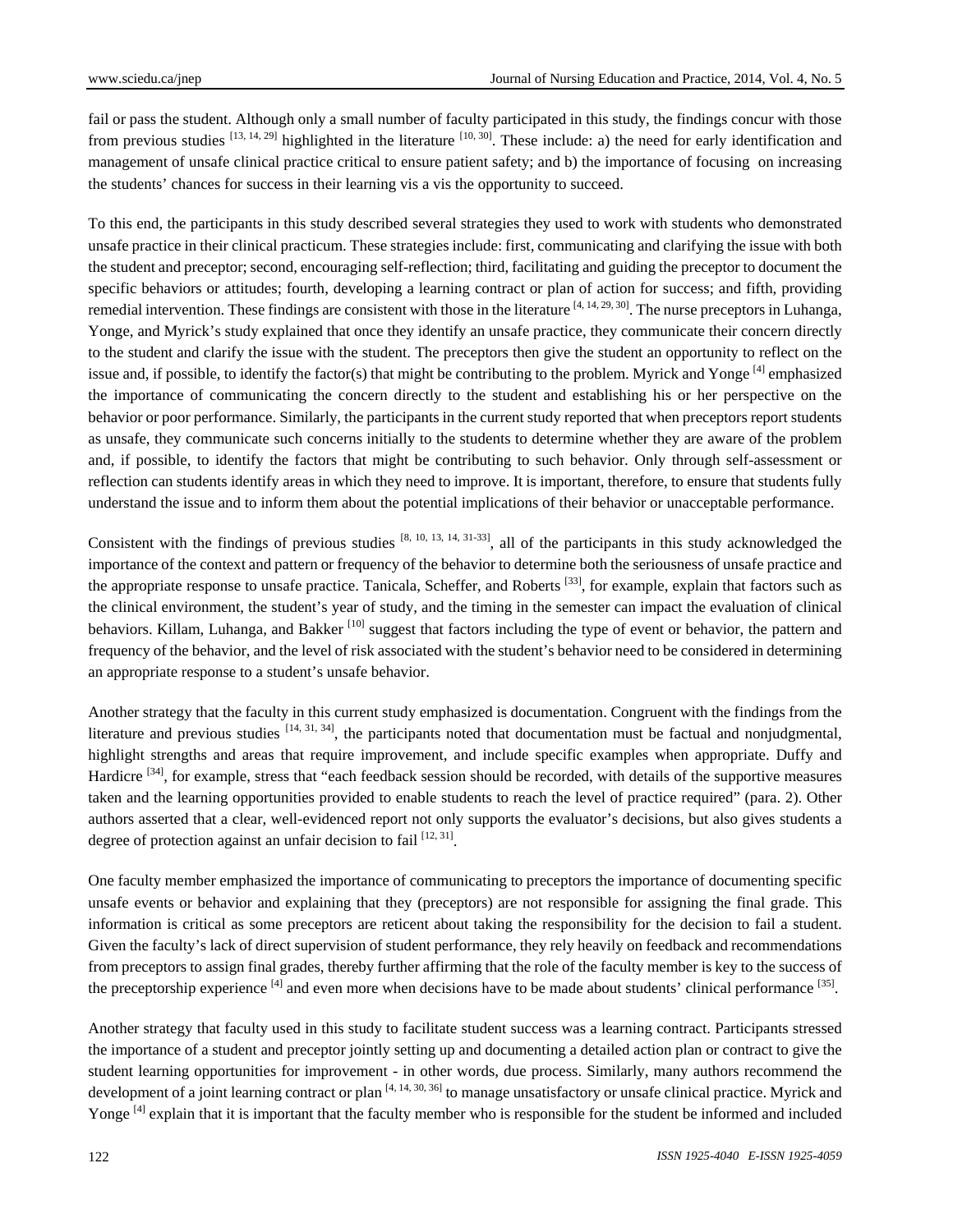in the development of the learning contract. Teeter <sup>[30]</sup> recommend that faculty develop and sign a written "contract with the student for success" (p. 92) and that the learning contract be objective, positive, and encouraging and focus on behavior for success rather than failure. It should also include the student's suggestions for the resources needed for improvement.

The faculty in this study further described several remedial interventions they use for students, most of which have been documented in the literature. The types of interventions selected depend on the nature and severity of the unsafe practice. These interventions include, but are not limited to, the provision of additional support strategies such as extra coaching and assistance with clinical preparation, additional skills, laboratory opportunities  $[14]$ , a change of environment or preceptor  $[14]$ , and additional or repeat practica  $[4, 8, 14, 30]$ .

Lastly, all faculty members in this study clearly stated that if the issue of unsafe practice cannot be resolved by the completion of the clinical practicum, then, for the sake of patient safety, the student must receive a failing grade, a view that several authors have supported  $[4, 8, 14, 30, 35, 37, 38]$ . Although faculty have a responsibility to guide students to succeed in their program, they must also continually weigh the abilities of their students against the potential risk to the patients. Faculty have a duty to ensure that only students with the appropriate knowledge, skills, and values requisite for safe patient cares are admitted to professional practice  $[37, 38]$ , thereby protecting society from unsafe practitioners.

## **5 Limitations**

A major limitation of this study is the small sample size. Hence, these findings may not be generalized to the broader community based on this study alone. Secondly the study focused on the experiences of six nursing faculty in one collaborative BScN nursing program in eastern Canada, which also contributes to the limitation of its generalizability to other educational settings and geographical locations.

# **6 Conclusion**

The findings from this study reveal that the major concern of faculty is to facilitate student success. To this end they discussed a range of strategies they implemented to respond to students whose preceptors had reported them as being unsafe in the provision of patient care. These strategies included: communicating and clarifying the issue with both the student and the preceptor; encouraging self-reflection; encouraging the preceptor to document specific behaviors or attitudes that reflect unsafe practice; developing a learning contract or plan of action for success; and providing remedial intervention. However, at all times, patient safety was the key hallmark that faculty used when a clinical grade decision was made. The findings of this study can serve to advance the knowledge regarding the preceptorship of senior nursing students by generating strategies that faculty can use to work with nursing students who display unsafe clinical practice. Furthermore, the findings affirm the importance of the faculty role and how it is integral to the success of preceptorship and the decisions that have to be made about students' clinical performance  $[4, 35]$ . Moreover, faculty serves as a major resource to the evaluation process of safe student practice. Administrators in nursing education programs need to reflect on these findings and support faculty in preparing for and engaging in their role in the preceptorship experience. Ultimately resources need to be directed to ensure adequate preparation of faculty advisors and support of the advisors during the preceptorship experience. Also the link between the university and practice areas needs to be fostered to ensure good relations that will enable and support preceptors in their role of assessing nursing student preparedness for transition to professional practice.

# **7 Implications for nursing education**

The findings of this study highlight, to university faculty and administration, program structures and processes that may require adjustments so as to minimize the potential for unsafe practice. These include but are not limited to: (a)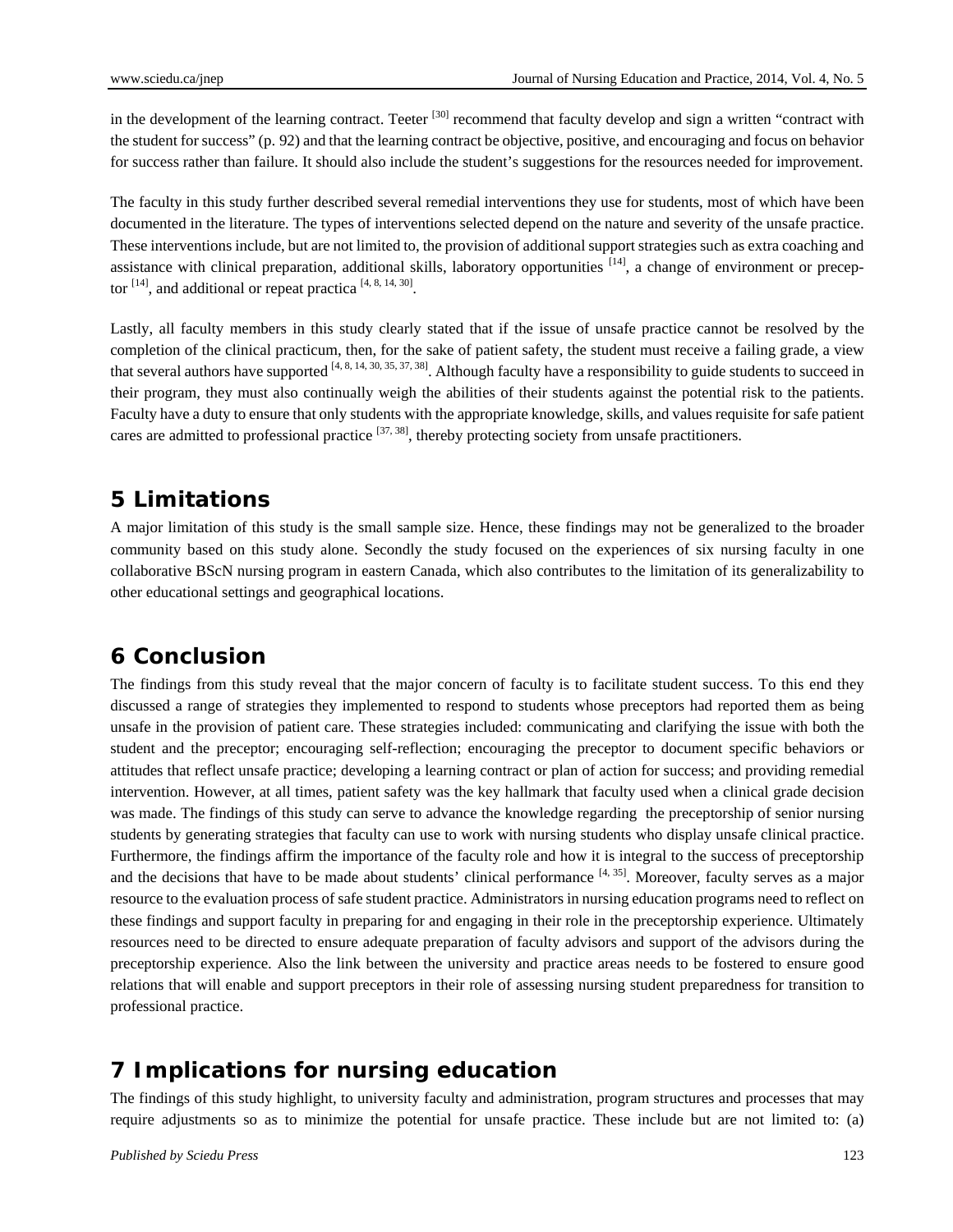re-examination of the curriculum to ensure that students are adequately prepared with the required knowledge, skills and competencies prior to engaging in the preceptorship experience; (b) development of strategies and guidelines for dealing with unsafe students; (c) the provision of professional development initiatives for faculty regarding their roles and responsibility as gate keepers to the profession and stake-holders in the patient safety initiatives; and (d) the selecting of suitable students for preceptorship, a process which is critical not only for patient safety but also for student achievement of course objectives, and reduction of the level of burden on both faculty and preceptors.

Nurse educators and administrators are challenged to look within and systematically review how the program structures and processes (such as the curriculum and clinical teaching strategies) may be contributing to students' unsafe practice in their final practicum.

### **References**

- [1] Canadian Nurses Association. Code of ethics for registered nurses. Ottawa: Canadian Nurses Association, 2008.
- [2] Johnston EG, Halstead JA. The academic performance of students: legal and ethical issues. In Teaching in Nursing. DA Billings, JA Halstead, eds, 2nd ed. St. Louis, MO: Elsevier Saunders, 2005; 41-66.
- [3] Altmann TK. Preceptor selection, orientation, and evaluation in baccalaureate nursing education. Int J Nurs Educ Scholarsh 2006; 3(1): 1-15. http://dx.doi.org/10.2202/1548-923X.1014
- [4] Myrick F, Yonge O. Nursing preceptorship: connecting practice and education. Philadelphia, PA: Lippincott Williams & Wilkins, 2005.
- [5] Udlis KA. Preceptorship in undergraduate nursing education. J Nurs Educ. 2008; 47(1): 20-29. PMid:18232611 http://dx.doi.org/10.3928/01484834-20080101-09
- [6] Bourbonnais FF, Kerr E. Preceptoring a student in the final clinical placement: reflections from nurses in a Canadian hospital. J Clin Nurs. 2007; 16(8): 1543-9. PMid:17655543 http://dx.doi.org/10.1111/j.1365-2702.2006.01828.x
- [7] Mohide EA, Matthew-Maich N. Engaging nursing preceptor-student dyads in an evidenced-based approach to professional practice. Evid Based Nurs. 2007; 10(2): 36-40. PMid:17431963 http://dx.doi.org/10.1136/ebn.10.2.36
- [8] Brown Y, Neudorf K, Poitras C, Rodger K. Unsafe student clinical performance calls for a systematic approach. Can Nurse. 2007; 103(3): 29-32. PMid:17410926
- [9] Seldomridge LA, Walsh CM. Evaluating student performance in undergraduate preceptorships J Nurs Educ. 2006; 45(5): 169-176. PMid:16722499
- [10] Killam L, Luhanga F, Bakker D. Characteristics of unsafe undergraduate nursing students in clinical practice: An integrative literature review. J Nurs Educ. 2011; 50(8): 437-46. PMid:21598859 http://dx.doi.org/10.3928/01484834-20110517-05
- [11] Duffy N, Stuart G, Smith S. Assuring the success of part-time faculty. Nurse Educ. 2008; 33(2): 53-4. PMid:18317311 http://dx.doi.org/10.1097/01.NNE.0000299502.09658.97
- [12] Boley P, Whitney K. Grade disputes: considerations for nursing faculty. J Nurs Educ. 2003; 42: 198-203. PMid:12769423
- [13] Luhanga F, Yonge O, Myrick F. Hallmarks of unsafe practice: what preceptors know. J for Nurses in Prof Dev. 2008; 24(6): 254-264.
- [14] Luhanga F, Myrick F, Yonge O. Strategies for precepting the unsafe student. J for Nurses in Prof Dev. 2008; 24(5): 214-219. PMid:18838899 http://dx.doi.org/10.1097/01.NND.0000320693.08888.30
- [15] Scanlan JM, Care WD, Gessler S. Dealing with unsafe students in clinical practice. Nurse Educ. 2001; 26(1): 23-27. PMid:16372451 http://dx.doi.org/10.1097/00006223-200101000-00013
- [16] Glaser BG, Strauss A. The discovery of grounded theory: strategies for qualitative research. New York: Aldine de Gruyter, 1967.
- [17] Glaser BG. Theoretical sensitivity. Advances in the methodology of grounded theory. Mill Valley, CA: Sociology Press, 1978.
- [18] Holton JA. The coding process and its challenges. Grounded Theory Rev: Int J. 2010; 1(9): 21-40. http://groundedtheoryreview.com/2010/04/02/the-coding-process-and-its-challenges/.
- [19] Munhall PL. Nursing research: A qualitative perspective, 5th ed. Sudbury, MA: Jones & Bartlett Learning, 2012.
- [20] Streubert HJ, Carpenter DR. Qualitative research in nursing: advancing the humanistic imperative, 5th ed. Philadelphia, PA: Lippincott, Williams & Wilkins, 2011.
- [21] McCann T, Clark E. Grounded theory in nursing research: part 1. Methodology. Nurse Res. 2003; 11(2): 7-14. PMid:14708425 http://dx.doi.org/10.7748/nr2004.01.11.2.7.c5918
- [22] Birks M, Chapman Y, Francis K. Memoing in qualitative research: probing data and processes. J Res Nurs. 2008; 13(1): 68-75. http://dx.doi.org/10.1177/1744987107081254